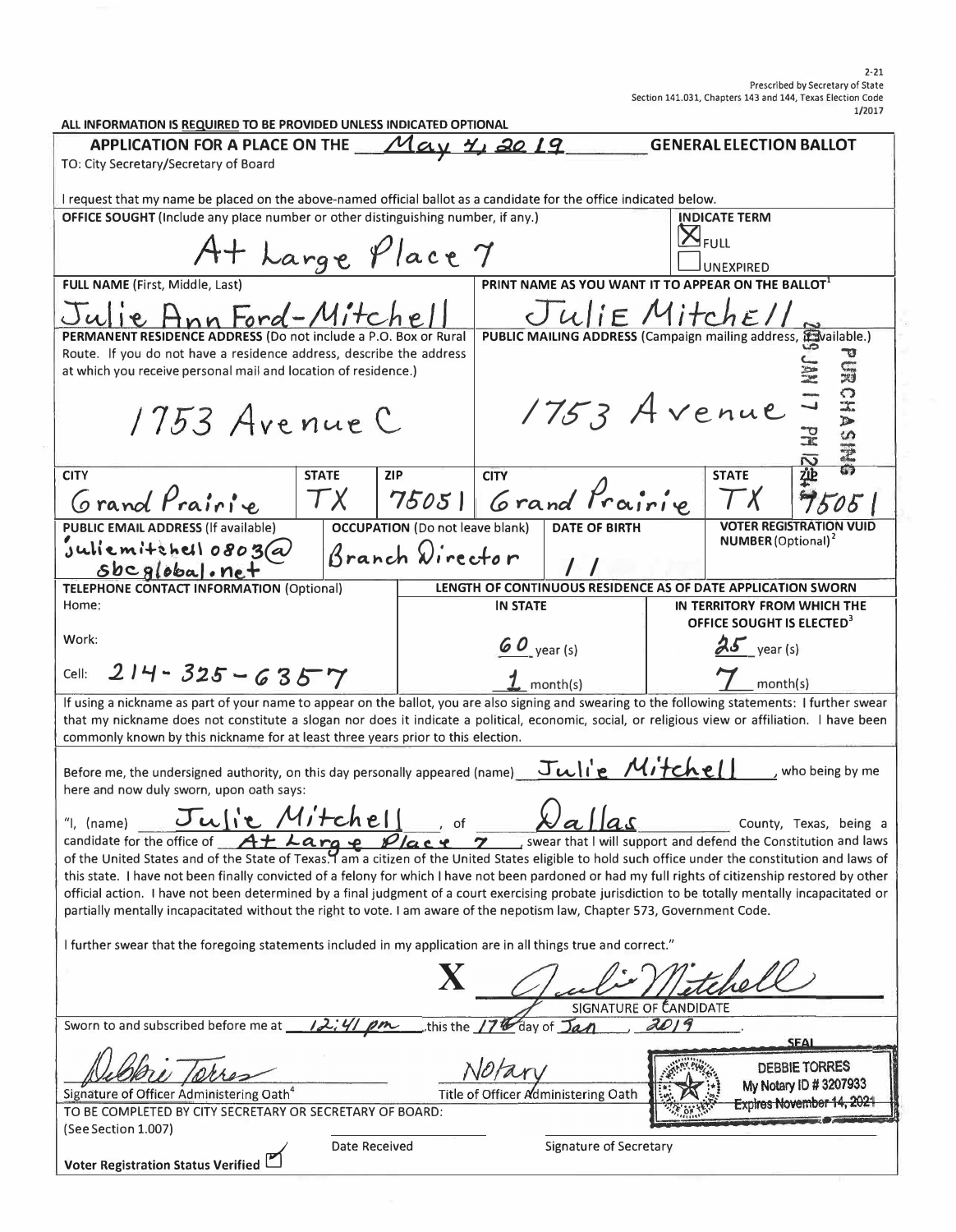## APPOINTMENT OF A CAMPAIGN TREASURER BY A CANDIDATE

|                | See CTA Instruction Guide for detailed instructions.                                                                           | 1 Total pages filed:                                                              |                                        |  |  |
|----------------|--------------------------------------------------------------------------------------------------------------------------------|-----------------------------------------------------------------------------------|----------------------------------------|--|--|
| $\overline{2}$ | CANDIDATE                                                                                                                      | <b>FIRST</b><br>/ MR<br>MB/MRS                                                    |                                        |  |  |
|                | <b>NAME</b>                                                                                                                    | $M$ $A$ .<br>Julie.                                                               | <b>OFFICE USE ONLY</b>                 |  |  |
|                |                                                                                                                                |                                                                                   | Filer ID#                              |  |  |
|                |                                                                                                                                | Mitchel<br><b>NICKNAME</b><br><b>SUFFIX</b>                                       | <b>Date Received</b>                   |  |  |
|                |                                                                                                                                |                                                                                   | <b>GID</b>                             |  |  |
|                |                                                                                                                                |                                                                                   |                                        |  |  |
| 3              | CANDIDATE                                                                                                                      | ADDRESS / PO BOX;<br>APT / SUITE #;<br>CITY:<br>STATE:<br>ZIP CODE                | <b>POSSOR</b>                          |  |  |
|                | <b>MAILING</b><br><b>ADDRESS</b>                                                                                               | 1753 Avenue C - Grand Prairie-                                                    |                                        |  |  |
|                |                                                                                                                                | $Tekas - 75051$                                                                   | <b>PORT</b>                            |  |  |
|                |                                                                                                                                |                                                                                   | Date Hand-delivered or Postmarked<br>S |  |  |
| $\overline{4}$ | <b>CANDIDATE</b>                                                                                                               | AREA CODE<br>PHONE NUMBER<br><b>EXTENSION</b>                                     | 515<br>Amount Sec<br>Receipt#          |  |  |
|                | <b>PHONE</b>                                                                                                                   |                                                                                   | th <sub>t</sub>                        |  |  |
|                |                                                                                                                                | 325 - 6357<br>(214)                                                               | Date Processed                         |  |  |
|                |                                                                                                                                |                                                                                   |                                        |  |  |
| 5              | <b>OFFICE</b><br><b>HELD</b>                                                                                                   |                                                                                   | Date Imaged                            |  |  |
|                | (if any)                                                                                                                       | N/A                                                                               |                                        |  |  |
| 6              | OFFICE<br><b>SOUGHT</b>                                                                                                        |                                                                                   |                                        |  |  |
|                | (if known)                                                                                                                     | At Large Place 7                                                                  |                                        |  |  |
|                | 7 CAMPAIGN                                                                                                                     | <b>FIRST</b><br><b>MS/MRS/MR</b><br><b>NICKNAME</b>                               | LAST<br><b>SUFFIX</b>                  |  |  |
|                | <b>TREASURER</b>                                                                                                               | $W$ .<br>Do n                                                                     | Mitchell Sr.                           |  |  |
|                | <b>NAME</b>                                                                                                                    |                                                                                   |                                        |  |  |
|                |                                                                                                                                |                                                                                   |                                        |  |  |
|                | 8 CAMPAIGN                                                                                                                     | STREET ADDRESS (NO PO BOX PLEASE);<br>APT / SUITE #:<br>CITY;<br>STATE:           | ZIP CODE                               |  |  |
|                | TREASURER<br><b>STREET</b>                                                                                                     |                                                                                   |                                        |  |  |
|                | <b>ADDRESS</b>                                                                                                                 | 1753 Ave $C$ - Grand Prairie - $TX - 75051$                                       |                                        |  |  |
|                | (residence or business)                                                                                                        |                                                                                   |                                        |  |  |
|                |                                                                                                                                |                                                                                   |                                        |  |  |
| 9              | <b>CAMPAIGN</b><br><b>TREASURER</b>                                                                                            | AREA CODE<br>PHONE NUMBER<br><b>EXTENSION</b>                                     |                                        |  |  |
|                | <b>PHONE</b>                                                                                                                   | $(214)883 - 7966$                                                                 |                                        |  |  |
|                |                                                                                                                                |                                                                                   |                                        |  |  |
|                | 10 CANDIDATE                                                                                                                   |                                                                                   |                                        |  |  |
|                | <b>SIGNATURE</b>                                                                                                               | I am aware of the Nepotism Law, Chapter 573 of the Texas Government Code.         |                                        |  |  |
|                |                                                                                                                                |                                                                                   |                                        |  |  |
|                |                                                                                                                                | I am aware of my responsibility to file timely reports as required by title 15 of |                                        |  |  |
|                |                                                                                                                                | the Election Code.                                                                |                                        |  |  |
|                |                                                                                                                                |                                                                                   |                                        |  |  |
|                | I am aware of the restrictions in title 15 of the Election Code on contributions<br>from corporations and labor organizations. |                                                                                   |                                        |  |  |
|                |                                                                                                                                |                                                                                   |                                        |  |  |
|                |                                                                                                                                | etch.                                                                             |                                        |  |  |
|                |                                                                                                                                | ianature of Candidate                                                             |                                        |  |  |
|                |                                                                                                                                |                                                                                   |                                        |  |  |
|                | <b>GO TO PAGE 2</b>                                                                                                            |                                                                                   |                                        |  |  |

Revised 12/7/2017

**FORM CTA** 

 $PG$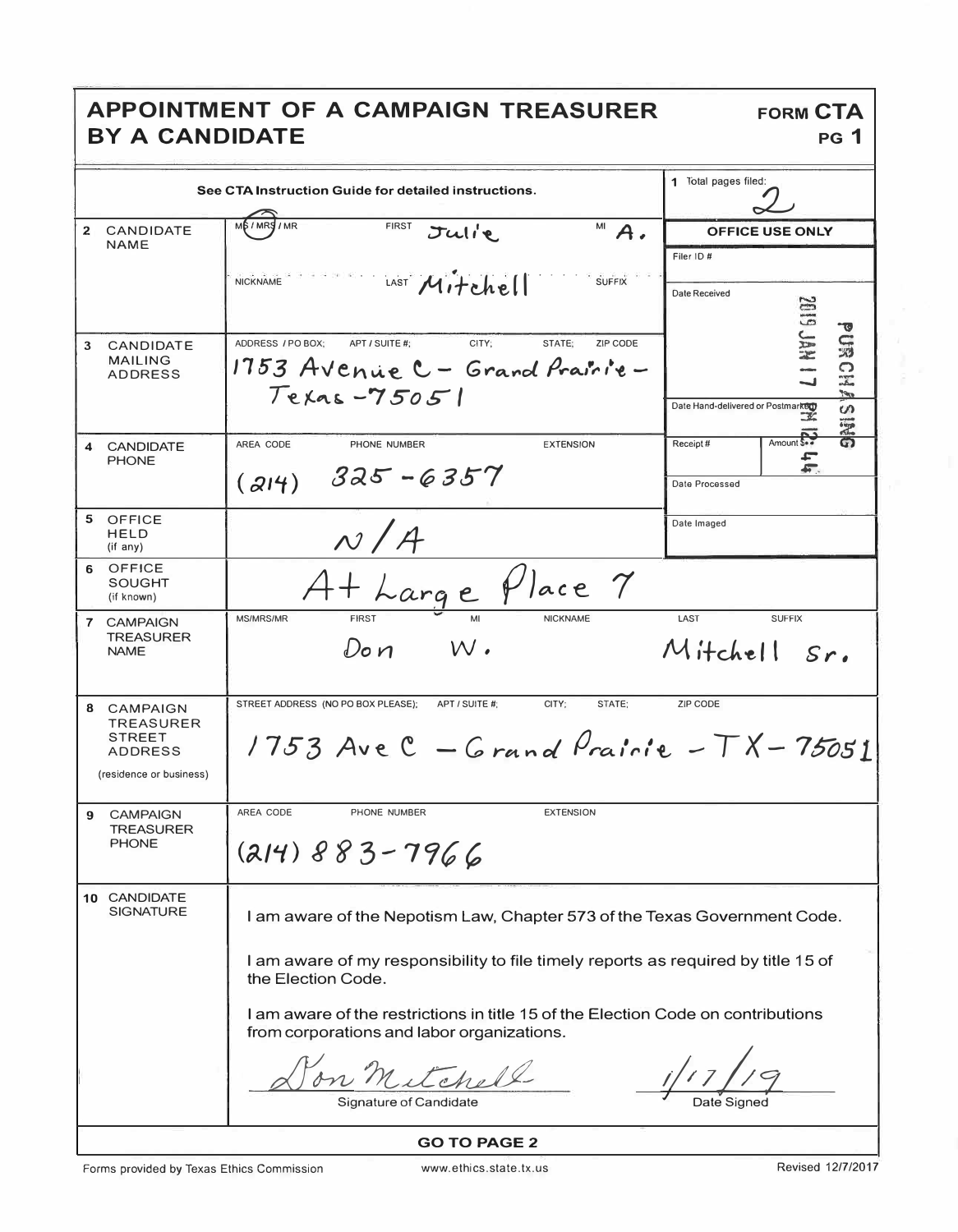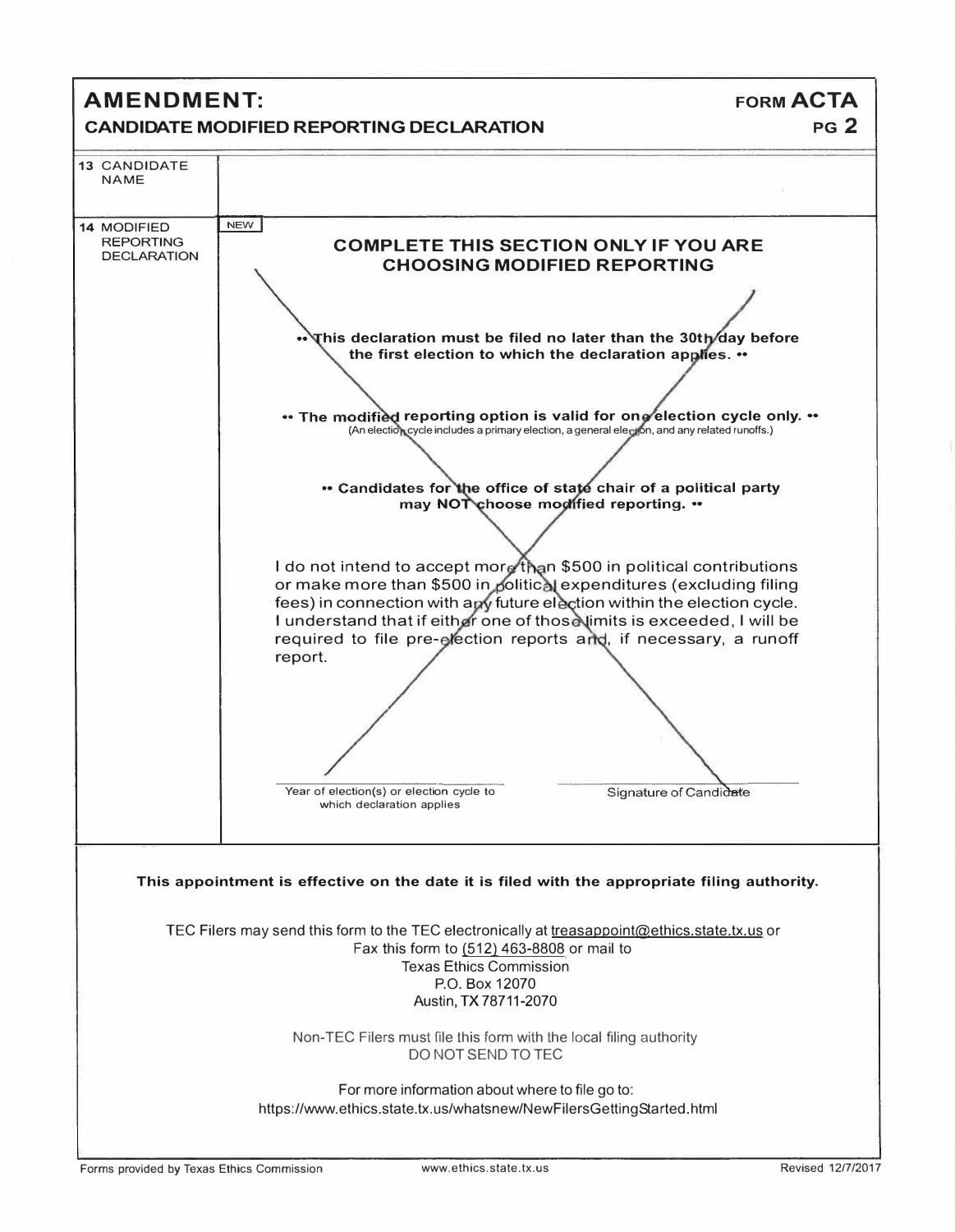## **CODE OF FAIR CAMPAIGN FORM CFCP RESPANSIVE COVER SHEET PRACTICES**

**OFFICE USE ONLY** 

Pursuant to chapter 258 of the Election Code, every candidate and political committee is encouraged to subscribe to the Code of Fair political committee is encouraged to subscribe to the Code of Fair Campaign Practices. The Code may be filed with the proper filing authority upon submission of a campaign treaty form. Candidates or political c current campaign treasurer appoint 1997, may subscribe to the code a

| 1997, may subscribe to the code at any time.  | Campaign Practices. The Code may be filed with the proper filing<br>authority upon submission of a campaign treasurer appointment<br>form. Candidates or political committees that already have a<br>current campaign treasurer appointment on file as of September 1,<br>Subscription to the Code of Fair Campaign Practices is voluntary. | <b>GRES</b><br>Date Hand-delivered or Postmatted<br>$\boldsymbol{\mathsf{N}}$<br>Date Processed<br>Date Imaged    |
|-----------------------------------------------|---------------------------------------------------------------------------------------------------------------------------------------------------------------------------------------------------------------------------------------------------------------------------------------------------------------------------------------------|-------------------------------------------------------------------------------------------------------------------|
| ACCOUNT NUMBER<br>(Ethics Commission Filers)  | 2 TYPE OF FILER<br>CANDIDATE<br>If filing as a candidate, complete boxes 3 - 6,<br>then read and sign page 2.                                                                                                                                                                                                                               | POLITICAL COMMITTEE<br>If filing for a political committee, complete<br>boxes 7 and 8, then read and sign page 2. |
| 3 NAME OF CANDIDATE<br>(PLEASE TYPE OR PRINT) | TITLE (Dr., Mr., Ms., etc.)<br><b>FIRST</b><br>JuliE<br>"我可能对我的我的的那个人可以一个人都没有过去,不是这样,我可是我的话 的复数人名 化苯甲                                                                                                                                                                                                                                       | Ann                                                                                                               |

|                                                              | ∞<br>If filing as a candidate, complete boxes 3 - 6,                                      | If filing for a political committee, complete |  |  |
|--------------------------------------------------------------|-------------------------------------------------------------------------------------------|-----------------------------------------------|--|--|
|                                                              | then read and sign page 2.                                                                | boxes 7 and 8, then read and sign page 2.     |  |  |
| 3 NAME OF CANDIDATE<br>(PLEASE TYPE OR PRINT)                | <b>FIRST</b><br>TITLE (Dr., Mr., Ms., etc.)<br>JuliF                                      | MI<br>Ann                                     |  |  |
|                                                              | LAST $M$ itch $E11$<br><b>NICKNAME</b>                                                    | SUFFIX (SR., JR., III, etc.)                  |  |  |
| 4 TELEPHONE NUMBER<br>OF CANDIDATE<br>(PLEASE TYPE OR PRINT) | AREA CODE<br>PHONE NUMBER<br>$(214)$ 325 - 6357                                           | <b>EXTENSION</b>                              |  |  |
| 5 ADDRESS OF CANDIDATE<br>(PLEASE TYPE OR PRINT)             | STREET / PO BOX:<br>CITY:<br>APT / SUITE #:<br>1753 Avenue C - Grand Prairie - TX - 75051 | ZIP CODE<br>STATE:                            |  |  |
| 6 OFFICE SOUGHT<br>BY CANDIDATE<br>(PLEASE TYPE OR PRINT)    | At Large Place-Y                                                                          |                                               |  |  |
| 7 NAME OF COMMITTEE<br>(PLEASE TYPE OR PRINT)                | $\Lambda$ / $\Lambda$                                                                     |                                               |  |  |
| 8 NAME OF CAMPAIGN<br><b>TREASURER</b>                       | $FIRST$ $Ju1$ $E$<br>TITLE (Dr., Mr., Ms., etc.)                                          | MI<br>Ann                                     |  |  |
| (PLEASE TYPE OR PRINT)                                       | LAST<br><b>NICKNAME</b><br>Mitchell                                                       | SUFFIX (SR., JR., III, etc.)                  |  |  |
| <b>GO TO PAGE 2</b>                                          |                                                                                           |                                               |  |  |

www.ethics.state.tx.us

Revised 11/23/2010